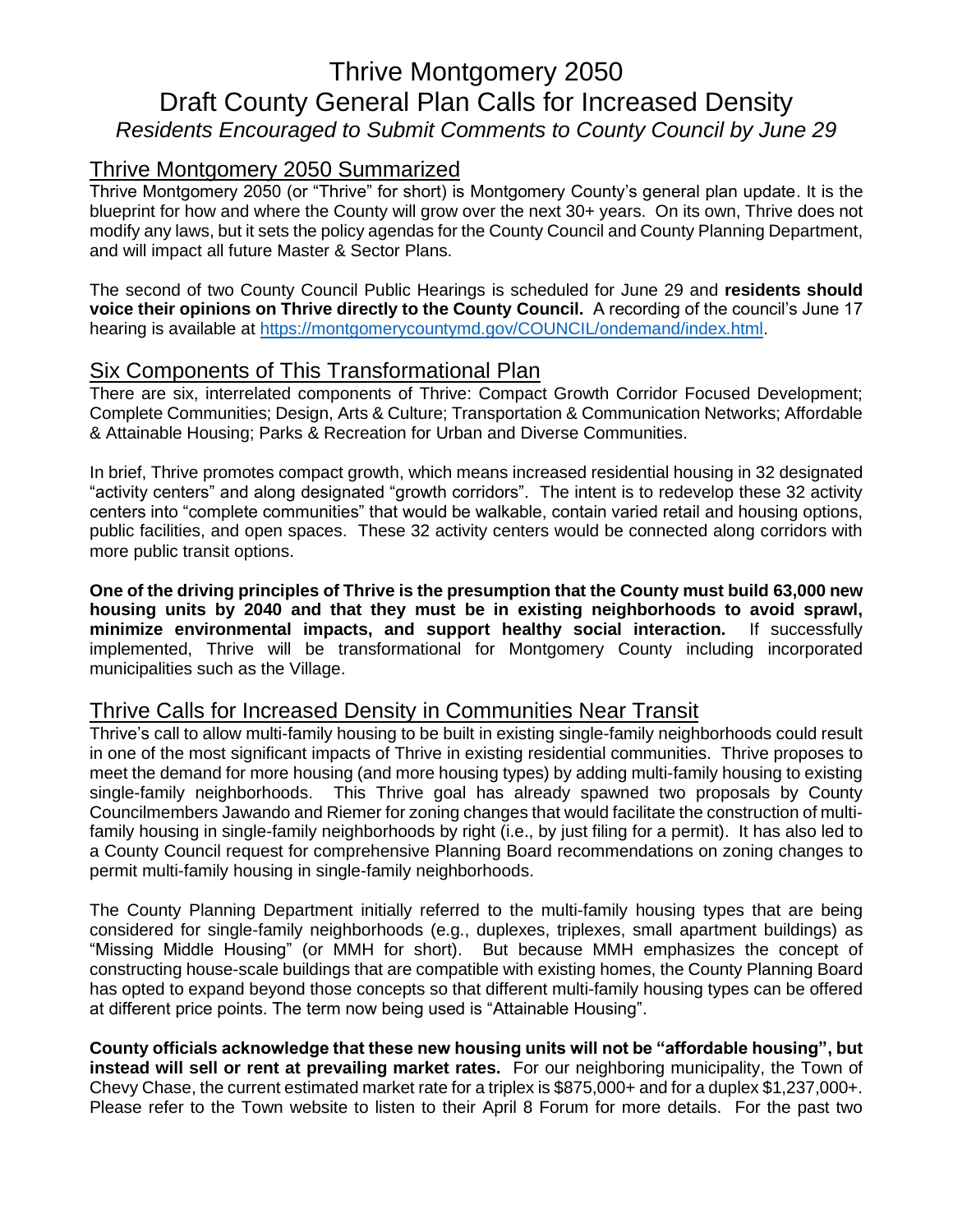months, the County Planning Department has been developing its recommendations on the types of multi-family housing that should be allowed in existing single-family neighborhoods.

**The Planning Department Staff presented its Attainable Housing recommendations to the Planning Board during its meeting on June 24. The Planning Staff is proposing that duplexes, triplexes, and quadplexes be allowed by right on all R-60 zoned lots and could be built on a single lot or two lots combined**. The final [Planning Staff recommendations](https://montgomeryplanningboard.org/wp-content/uploads/2021/06/item7_Attainable-Housing-Strategies-06.17.21_Final.pdf) for updating residential zoning were released June 17. To view a recording of the Planning Staff presentation and the subsequent Public Testimony, visit:

[https://mncppc.granicus.com/MediaPlayer.php?view\\_id=7&clip\\_id=2433](https://mncppc.granicus.com/MediaPlayer.php?view_id=7&clip_id=2433) (scroll to minute 4:08:57)

The Village has joined a coalition with 25 other communities across the County to communicate questions and concerns about Thrive. The Coalition has issued two statements: one about the proposed policies and another about the process. Residents are invited to [read the latest letter from](https://nam11.safelinks.protection.outlook.com/?url=https%3A%2F%2Fwww.townofchevychase.org%2FDocumentCenter%2FView%2F3300%2FDraft-Coalition-Letter&data=04%7C01%7Cthoffman%40townofchevychase.org%7Cbaf94c0416744d543fa808d92f3f7f45%7C12c45a916d14483bbc090837b6e229f3%7C1%7C0%7C637592772810971921%7CUnknown%7CTWFpbGZsb3d8eyJWIjoiMC4wLjAwMDAiLCJQIjoiV2luMzIiLCJBTiI6Ik1haWwiLCJXVCI6Mn0%3D%7C2000&sdata=B1Q3X1gVn4Gfl99Eh6ZncDdGHGY4UyWa93kqNeLfsHk%3D&reserved=0)  [the Thrive Montgomery 2050 Neighborhood Coalition,](https://nam11.safelinks.protection.outlook.com/?url=https%3A%2F%2Fwww.townofchevychase.org%2FDocumentCenter%2FView%2F3300%2FDraft-Coalition-Letter&data=04%7C01%7Cthoffman%40townofchevychase.org%7Cbaf94c0416744d543fa808d92f3f7f45%7C12c45a916d14483bbc090837b6e229f3%7C1%7C0%7C637592772810971921%7CUnknown%7CTWFpbGZsb3d8eyJWIjoiMC4wLjAwMDAiLCJQIjoiV2luMzIiLCJBTiI6Ik1haWwiLCJXVCI6Mn0%3D%7C2000&sdata=B1Q3X1gVn4Gfl99Eh6ZncDdGHGY4UyWa93kqNeLfsHk%3D&reserved=0) which will be sent to the County Council on June 28, 2021. Also, residents are urged to [read County Executive Elrich's](https://nam11.safelinks.protection.outlook.com/?url=https%3A%2F%2Fwww.townofchevychase.org%2FDocumentCenter%2FView%2F3298%2FCounty-Executive-Letter&data=04%7C01%7Cthoffman%40townofchevychase.org%7Cbaf94c0416744d543fa808d92f3f7f45%7C12c45a916d14483bbc090837b6e229f3%7C1%7C0%7C637592772810981877%7CUnknown%7CTWFpbGZsb3d8eyJWIjoiMC4wLjAwMDAiLCJQIjoiV2luMzIiLCJBTiI6Ik1haWwiLCJXVCI6Mn0%3D%7C2000&sdata=hI39LP2rKxFY5UP1zDomwGVG6YgUhDiHluLIitF12Iw%3D&reserved=0) letter to the County Council, dated June 10, 2021, which is a strong statement of fundamental problems with Thrive and recommends that it be rethought.

#### Please Use Your Voice!

We encourage residents to provide comments on Thrive by June 29, either directly to the County Council (email addresses listed below) or during one of the "Emails with Ellen" sessions being hosted by the Town of Chevy Chase. Also, below is a list of issues and concerns raised by the Coalition for your consideration.

- Focus on job creation and attracting new industries to increase the County's tax base
- Municipalities should continue to maintain regulatory authority over residential buildings
- Major zoning changes should be implemented through a Master or Sector Plan, with meaningful input from local neighborhood residents
- Include information about whether infrastructure (e.g., schools, stormwater management structures, and other public facilities) will be built to address current needs and accommodate expected impacts of increased density, and more about funding mechanisms for this infrastructure
- Address how to limit loss of naturally occurring affordable housing, including the replacement of affordable single-family housing by multi-family housing
- Explain how to implement affordable housing in high land-value areas
- Acknowledge the continued need for cars by County residents and especially the disabled, aging, and young families

Town of Chevy Chase Councilmember Ellen Ericson is hosting *Emails with Ellen* social events where residents of the Town and neighboring municipalities are invited to come together to connect, discuss questions, share opinions, and write emails to the County Council about Thrive. The remaining *Emails with Ellen* will be held on Sunday, June 27 at 3 p.m. Please RSVP to [townoffice@townofchevychase.org](mailto:townoffice@townofchevychase.org) for a Zoom link.

**If you can't make one of the** *Emails with Ellen* **sessions, email County Councilmembers about Thrive by June 29**. At a loss for words, a sample letter follows on the next page.

| Andrew Friedson      | District 1 - Village's district! | councilmember.friedson@montgomerycountymd.gov |
|----------------------|----------------------------------|-----------------------------------------------|
| Tom Hucker           | <b>Council President</b>         | councilmember.hucker@montgomerycountymd.gov   |
| Gabe Albornoz        | <b>Council Vice President</b>    | councilmember.albornoz@montgomerycountymd.gov |
| Evan Glass           | At Large                         | councilmember.glass@montgomerycountymd.gov    |
| Will Jawando         | At Large                         | councilmember.jawando@montgomerycountymd.gov  |
| Hans Riemer          | At Large                         | councilmember.riemer@montgomerycountymd.gov   |
| <b>General Email</b> |                                  | county.council@montgomerycountymd.gov         |